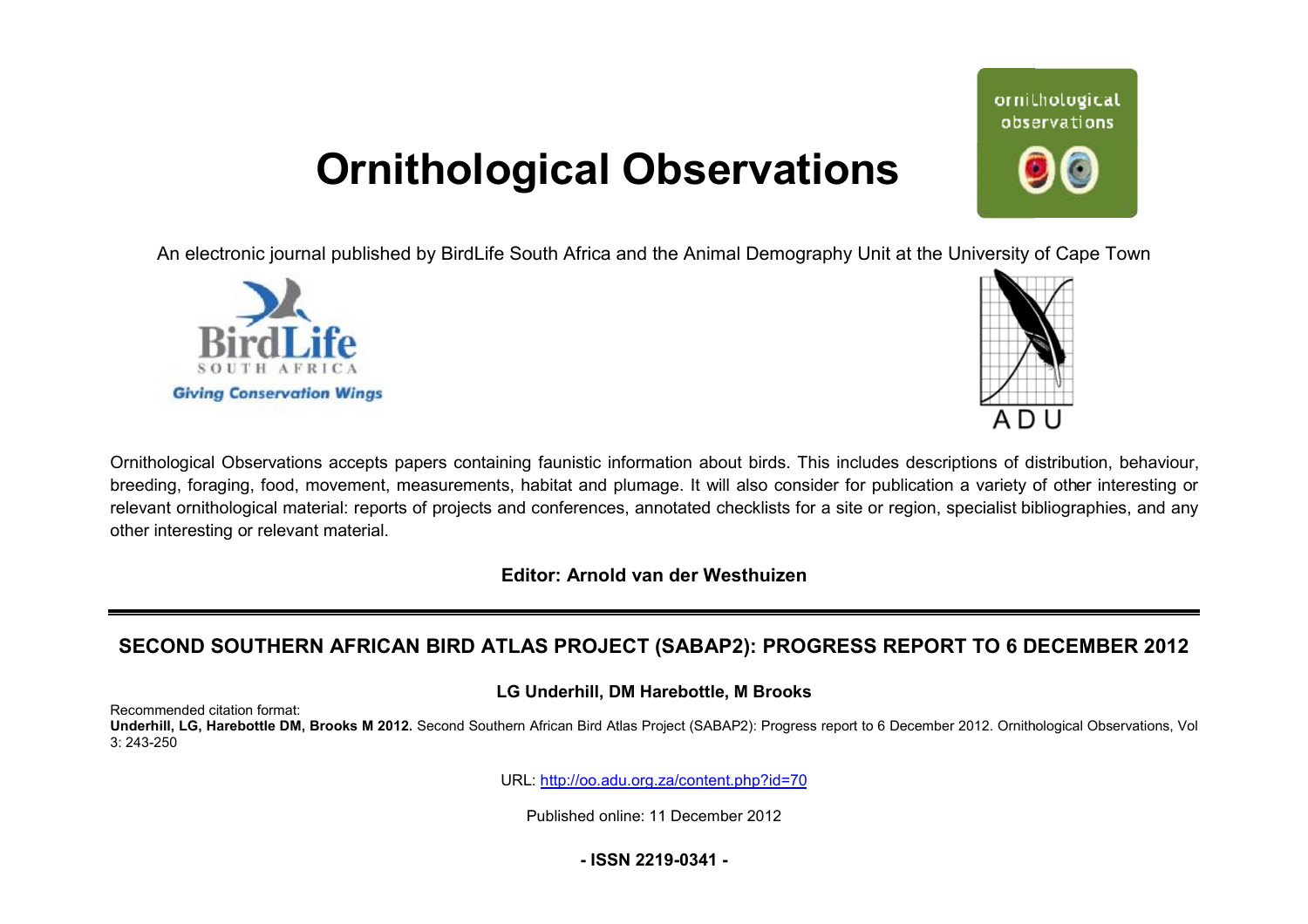# **SECOND SOUTHERN AFRICAN BIRD ATLAS PROJECT (SABAP2): PROGRESS REPORT TO 6 CAN OGRESSDECEMBER 2012**

*LG Underhill\*, DM Harebottle, M Brooks*

Animal Demography Unit, Department of Zoology, University of Cape Town, Rondebosch 7701, South Africa

\* Corresponding author: **les.underhill@uct.ac.za** 

#### **Introduction**

The Second Southern African Bird Atlas Project (SABAP2) (<http://sabap2.adu.org.za>) started in July 2007, and by early December 2012 had been running for nearly five and a half years. The project has been managed through six-monthly meetings of the SABAP2 Steering Committee, and each of these meetings has received a progress report. This paper is based on the report made to the Steering Committee at its meeting on 6 December 2012. monthly<br>of these<br>sed on

It takes the form of a series of questions and answers. It is a selective report; for example, regional coverage by provinces and countries is not considered in this report.

#### **What progress was made with SABAP2?**

The total number of pentads covered was 11 251 (65.0% of the atlas region) (Table 1). At the ends of the five calendar years from 2007 to 2011, these percentages were 3.7%, 18.1%, 34.0%, 47.5% and 57.6% (Table 1). The total number of full-protocol checklists received reached 79 254 on 6 December 2012. The number of observers who had submitted at least one checklist was 1123. The total number of records on these lists reached 4 174 959 on 6 December (Table 1). 57.6% (Table 1). The total number of full-protocol checklists received reached 79 254 on 6 December 2012. The number of observers who had submitted at least one checklist was 1123. The total number of records on these list protocol records per year have been added to the SABAP2 database.

*Table 1: Cumulative summary statistics for SABAP2, on 31 December each year, 2007 to 2011, and on 6 December 2012. The numbers refer to cumulative volume of data submitted by the given date.* 

|            | Number of        | Checklists | Records       | Pentads | Percentage |  |
|------------|------------------|------------|---------------|---------|------------|--|
|            | <b>Observers</b> |            |               |         | coverage   |  |
| 2007       |                  | 642        | 67 677        | 1 202   | 3.7%       |  |
| 2008       | 412              | 10414      | 577 034       | 3 1 4 0 | 18.1%      |  |
| 2009       | 661              | 27 473     | 1 492 377     | 5879    | 34.0%      |  |
| 2010       | 885              | 45 9 21    | 2 467 768     | 8 2 4 4 | 47.5%      |  |
| 2011       | 998              | 63411      | 3 3 6 9 2 7 3 | 9968    | 57.6%      |  |
| 6 Dec 2012 | 1124             | 79 254     | 4 174 945     | 11 251  | 65.0%      |  |

The four million record mark was reached on 30 September 2012 (three million on 7 August 2011, two million on 19 July 2010, one million on 30 June 2009). Combining the SABAP1 and SABAP2 databases (including also the total of 316 668 incidental records and records on ad hoc checklists), the number of bird distribution records in the combined database for the two bird atlas projects totals 11.8 million.

#### **How many citizen scientists were involved in SABAP2, and who were they?**

Of 1 124 people who had submitted one or more checklist to SABAP2 by 6 December 2012, 47 had contributed more than 400 checklists to the project (Table 2). These 47 citizen scientists had submitted a total of 32 516 checklists, 41.1% of the total of 79 254 checklists submitted by this date.

The top five atlasers (Table 1) were Tim Wood, 1 525 checklists from 582 pentads, Duncan MacKenzie (1 308, 641), Andy Branfield (1 293, 242), Johan van der Westhuizen (1 276, 379) and Dawie Kleynhans (1 174, 361) (Table 1). These five citizen scientists submitted a total of 6576 checklists, and were responsible for 8.3% of the checklists in the database.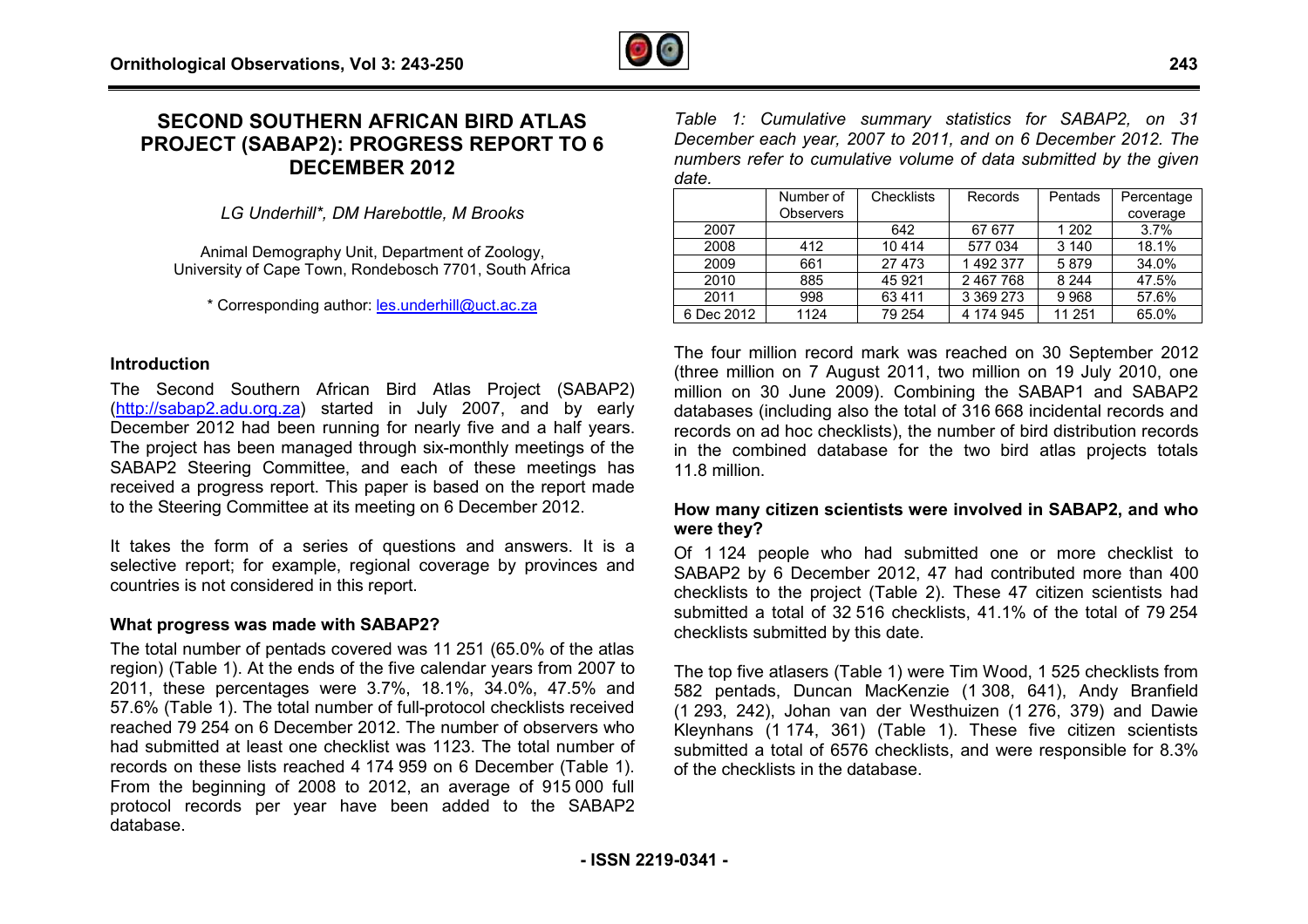

*Table 2: Atlasers who had submitted 400 or more SABAP2 checklists by 4 December 2012. The final column is the average .number of checklists per pentad visited.* 

| Rank            | Atlaser                  | <b>Checklists</b> | Pentads | Checklists/       |
|-----------------|--------------------------|-------------------|---------|-------------------|
|                 |                          |                   |         | pentad            |
| 1               | Mr T.G. Wood             | 1525              | 582     | 2.62              |
| $\overline{2}$  | Mr D.R. McKenzie         | 1308              | 641     | 2.04              |
| $\overline{3}$  | Dr A Branfield           | 1293              | 242     | 5.34              |
| $\overline{4}$  | Mr J van der Westhuizen  | 1276              | 379     | $\overline{3.37}$ |
| $\overline{5}$  | Mr DH Kleynhans          | 1174              | 361     | 3.25              |
| $\overline{6}$  | Mr D.H. De Swardt        | 1068              | 373     | 2.86              |
| $\overline{7}$  | Mr J. Claassen           | 1023              | 460     | 2.22              |
| 8               | Mr A van der Westhuizen  | 952               | 363     | 2.62              |
| 9               | Mr S Theron              | 924               | 257     | 3.60              |
| 10              | Mr A. Collett            | 904               | 194     | 4.66              |
| 11              | Mr E. Marais             | 866               | 399     | 2.17              |
| 12              | Mr I.A.Guthrie           | 863               | 354     | 2.44              |
| $\overline{13}$ | Mr A.M. Archer           | 854               | 298     | 2.87              |
| 14              | Mr J. Sewards            | 845               | 215     | 3.93              |
| 15              | Mr P Lawson              | 834               | 493     | 1.69              |
| 16              | Mr J.H. and Mrs K.C. Cox | 766               | 474     | 1.62              |
| 17              | Mr D Paterson            | 753               | 352     | 2.14              |
| 18              | Mr J. Jones              | 711               | 116     | 6.13              |
| 19              | Mr W Boshoff             | 695               | 232     | 3.00              |
| $\overline{20}$ | Mr N Perrins             | 650               | 305     | 2.13              |
| 21              | Mr J Carter              | 582               | 225     | 2.59              |
| 22              | Mr J. Janse van Veuren   | 579               | 198     | 2.92              |
| 23              | Ms L Van Deventer        | 560               | 352     | 1.59              |
| 24              | Dr S Sutherland          | 560               | 171     | 3.27              |
| 25              | Mr J.A. Gouws            | 551               | 115     | 4.79              |
| 26              | Mr S. Terblanche         | 547               | 399     | 1.37              |
| 27              | Dr C. Whittington-Jones  | 540               | 183     | 2.95              |
| 28              | Mr G Lockwood            | 536               | 151     | 3.55              |
| 29              | Mr R. Balt               | 531               | 354     | 1.50              |
| $\overline{30}$ | Mr A. Stainthorpe        | 529               | 182     | 2.91              |

| 31 | Mrs T Strachan      | 525 | 274 | 1.92  |
|----|---------------------|-----|-----|-------|
| 32 | Mr A. Marx          | 525 | 205 | 2.56  |
| 33 | Mr A J Featherstone | 513 | 429 | 1.20  |
| 34 | Mr R Johnstone      | 497 | 147 | 3.38  |
| 35 | Mr D.M. Robinson    | 497 | 111 | 4.48  |
| 36 | Ms F. Ellmore       | 487 | 183 | 2.66  |
| 37 | Mr J.J. Curnick     | 471 | 124 | 3.80  |
| 38 | Mr E du Plessis     | 459 | 31  | 14.81 |
| 39 | Mr S.S. Rayne       | 432 | 112 | 3.86  |
| 40 | Mr E Retief         | 428 | 221 | 1.94  |
| 41 | Mrs L. Howe         | 427 | 109 | 3.92  |
| 42 | Mr C.V. Summersgill | 423 | 171 | 2.47  |
| 43 | Mr M. Moll          | 417 | 204 | 2.04  |
| 44 | Mr B Groom          | 417 | 69  | 6.04  |
| 45 | Mr A Paton          | 416 | 160 | 2.60  |
| 46 | Mrs A Vincent       | 410 | 288 | 1.42  |
| 47 | Mrs L Steen         | 403 | 286 | 1.41  |
|    |                     |     |     |       |

150 citizen scientists submitted between 100 and 400 checklists 50(data from SABAP2 database). They submitted a total of 32 151 checklists, 40.6% of the total. A further 358 atlasers submitted between 10 and 99 checklists, a total of 12 893 checklists, 16.3% of the total.

This core group of 550 citizen sciences are the people on whom the success of SABAP2 has rested. They submitted 92% of the checklists in the database.

Among the 47 atlasers in Table 2, the ratio of checklists to pentads ranged from 1.20 (Andy Featherstone who did 513 checklists for 429 pentads, and thus visited most pentads only once) to 14.8 (Eddie du Plessis who submitted 459 checklists from only 31 pentads, and thus visited a few pentads many times). These two atlasers were the leaders, among the top atlasers, in the two extremes of atlasing, "going wide" and "going deep". The continuum between going deep and going wide was a personal choice made by individual atlasers, g the 47 atlasers in Table 2, the ratio of checklists to pentads<br>d from 1.20 (Andy Featherstone who did 513 checklists for 429<br>ds, and thus visited most pentads only once) to 14.8 (Eddie du<br>is who submitted 459 checklists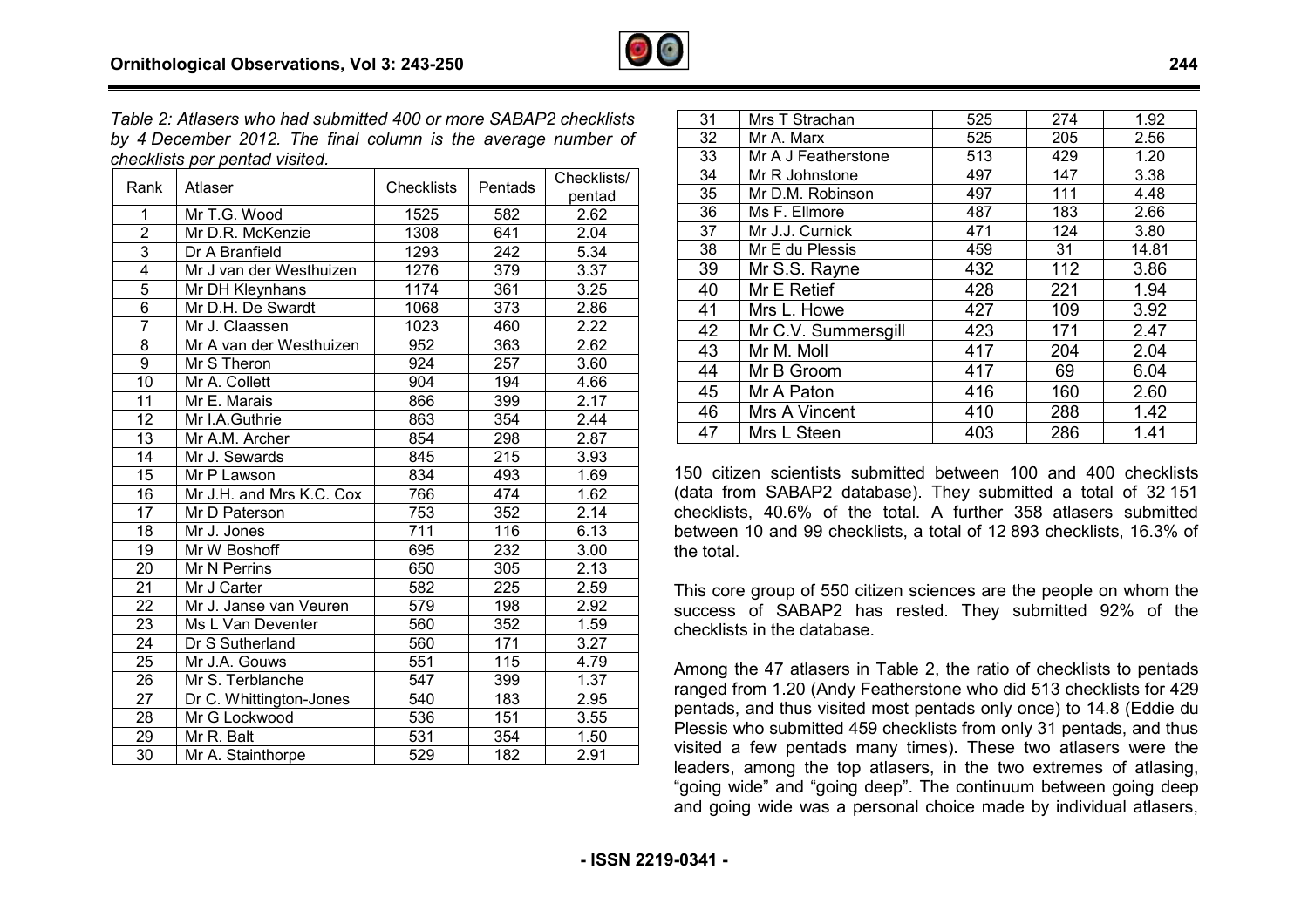

and there was no pressure from the project management perspective to value one over the other.

#### **Which were the most frequently recorded species?**

For 39 species there were 25 000 or more records (Table 3). The total number of records of these 39 species was 1 372 619, which was 32.9% of the total database on 6 December 2012. The total number of species recorded in the SABAP2 database was 852; of these 30 had been recorded only on a single checklist.

The reporting rates of the most frequently recorded 39 species varied between 71.1% for Cape Turtle-Dove and 31.7% for Blackshouldered Kite (Table 3). The species listed in Table 3 are all common, ubiquitous, conspicuous and easily identified.

*Table 3: The most frequently recorded species in SABA SABAP2 by 6 December 2012 and the number of pentads they were recorded in. These 39 species had more than 25 000 records.* 

| Rank           | Reference | Species                       | Records  | Pentads |
|----------------|-----------|-------------------------------|----------|---------|
|                | number    |                               |          |         |
| 1              | 316       | Cape Turtle-Dove              | 56 254   | 9 3 9 3 |
| $\overline{2}$ | 84        | Hadeda Ibis                   | 54 908   | 7 266   |
| 3              | 707       | <b>Common Fiscal</b>          | 54 233   | 8632    |
| 4              | 317       | Laughing Dove                 | 52 573   | 8 2 5 6 |
| 5              | 314       | Red-eyed Dove                 | 49 985   | 6 609   |
| 6              | 89        | <b>Egyptian Goose</b>         | 47 131   | 6641    |
| 7              | 245       | <b>Blacksmith Lapwing</b>     | 44 179   | 6 1 2 9 |
| 8              | 686       | Cape Wagtail                  | 44 009   | 6630    |
| 9              | 803       | Masked-<br>Southern<br>Weaver | 41 033   | 7 645   |
| 10             | 192       | <b>Helmeted Guineafowl</b>    | 40 400   | 6410    |
| 11             | 786       | Cape Sparrow                  | 38 7 5 7 | 6994    |
| 12             | 311       | Speckled Pigeon               | 38 291   | 6214    |
| 13             | 1172      | Cape White-eye                | 38 0 25  | 4898    |
| 14             | 581       | Cape Robin-Chat               | 37 531   | 5 2 7 0 |
| 15             | 545       | Dark-capped Bulbul            | 35 7 7 8 | 4 182   |
| 16             | 517       | Fork-tailed Drongo            | 34 616   | 5 3 0 6 |

| 17 | 808  | Southern Red Bishop                 | 33 192  | 5683    |
|----|------|-------------------------------------|---------|---------|
| 18 | 61   | Cattle Egret                        | 32 685  | 5465    |
| 19 | 784  | House Sparrow                       | 31 990  | 5445    |
| 20 | 390  | Speckled Mousebird                  | 31 884  | 4572    |
| 21 | 50   | <b>Reed Cormorant</b>               | 31 786  | 4615    |
| 22 | 737  | Cape Glossy Starling                | 31 560  | 5622    |
| 23 | 4142 | Southern<br>Grey-<br>headed Sparrow | 31 405  | 6 2 5 5 |
| 24 | 522  | Pied Crow                           | 30 733  | 5 9 0 4 |
| 25 | 242  | <b>Crowned Lapwing</b>              | 30 559  | 5 2 8 7 |
| 26 | 96   | <b>Yellow-billed Duck</b>           | 30 310  | 4 6 6 4 |
| 27 | 576  | African Stonechat                   | 29 539  | 5467    |
| 28 | 55   | <b>Black-headed Heron</b>           | 28 891  | 4951    |
| 29 | 493  | <b>Barn Swallow</b>                 | 27 596  | 6 5 64  |
| 30 | 502  | Striped<br>Greater<br>Swallow       | 27 434  | 5894    |
| 31 | 212  | Red-knobbed Coot                    | 27 188  | 4 0 7 0 |
| 32 | 709  | Southern Boubou                     | 26 957  | 3763    |
| 33 | 637  | Neddicky                            | 26 834  | 5758    |
| 34 | 692  | African Pipit                       | 26 201  | 6460    |
| 35 | 722  | <b>Bokmakierie</b>                  | 26 191  | 5603    |
| 36 | 431  | <b>Black-collared Barbet</b>        | 26 129  | 3 4 2 0 |
| 37 | 81   | <b>African Sacred Ibis</b>          | 25 4 96 | 3519    |
| 38 | 392  | Red-faced Mousebird                 | 25 287  | 5019    |
| 39 | 130  | <b>Black-shouldered Kite</b>        | 25 069  | 5 2 6 6 |

#### **What was the extent of coverage on an annual basis?**

Since the calendar year 2009, and up until 2012, annual coverage of the 17 318 pentads in the atlas region was the range 27.8% to 31.6% (Table 4). This level of annual coverage should be adequate to enable the ranges of many species, especially those with ranges in the eastern and southern parts of the SABAP2 region, from which most of the data comes, to be mapped annually. Annual distribution maps were, in fact, feasible, starting from 2009.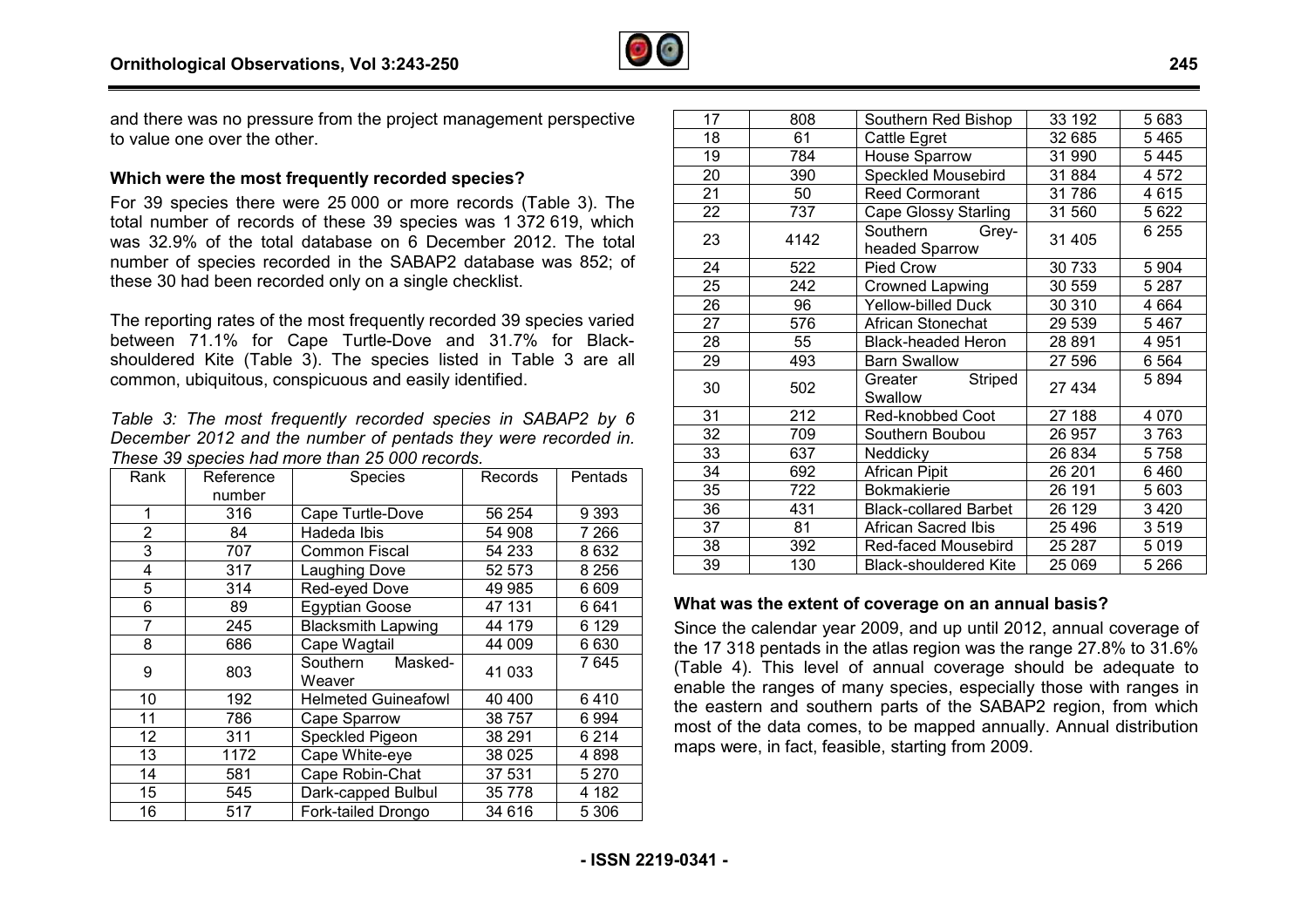

*Table 4: Annual SABAP2 statistical summary, as at 6 December 2012.* 

| Year                              | <b>Checklists</b> | Records | Pentads | Coverage<br>percentage |
|-----------------------------------|-------------------|---------|---------|------------------------|
| SABAP2007 (six<br>months)         | 1859              | 106 272 | 929     | 5.4%                   |
| SABAP2008                         | 9764              | 538 709 | 3 1 7 3 | 18.3%                  |
| SABAP2009                         | 17 322            | 925 337 | 4816    | 27.8%                  |
| SABAP2010                         | 18 4 54           | 972 966 | 5428    | 31.3%                  |
| SABAP2011                         | 17 359            | 897 003 | 5474    | 31.6%                  |
| SABAP2012 (to<br>6 December 2012) | 14 450            | 733 252 | 4921    | 28.4%                  |

#### **What are the plans to produce distribution maps on a pentad scale?**

The current version of the distribution map on a pentad scale for the Red-billed Quelea provides a combination of presence-absence data and reporting rates (Fig. 1). One of the objectives of this exercise was to make use of records provided by incidental observations and ad hoc checklists on equal terms with records from full protocol checklists.

If a reporting rate is calculated from a pentad with only one checklist, then the reporting rates for all species on the list are either 0 or 1. The smallest number of checklists for which there is a reasonable number of different possible values for the reporting rate is four. There are then five possible reporting rates: 0.00, 0.25, 0.50, 0.75 and 1.00. Thus reporting rates can only meaningfully be shown for pentads with four or more checklists. Pentads with four or more checklists are shown in colour in the new distribution maps (Fig. 1). use of records provided by incidental observations and<br>klists on equal terms with records from full protocol<br>rate is calculated from a pentad with only one checklist,<br>orting rates for all species on the list are either 0 o

Dark grey is used in Fig. 1 to represent the presence of a species if it is recorded from a pentad with three or fewer full protocol checklists, recorded on an ad hoc checklist or as an incidental record. Absence from a pentad with this level of data is represented as a small white circle. White circles should be interpreted as pentads from absence of the species is "possible".

For pentads with four or more full protocol checklists and in which the species is present, the reporting rate is represented in colour (Fig. 1). Six colours are used, and the cutpoints between colours are chosen so that the numbers of pentads shown in each colour are as equal as arithmetically possible. The colours used are yellow, orange, two shades of green and two shades of blue. Thus dark green and the two shades of blue represent presence in the pentad at reporting rates above the median reporting rate. Pentads shaded yellow have the smallest one-sixth of reporting rates, etc. Pentads shaded yellow should not be considered the core of the range of the species. the smallest one-sixth of reporting rates, etc. Pentads shaded yellow<br>should not be considered the core of the range of the species.<br>If the species is not recorded in a pentad with four or more

checklists, the pentad is shown as a white square (Fig. 1). White squares should be interpreted as pentads from which the absence of the species is "probable". Of course the strength of the "absence" depends on the conspicuous of the species; if a Hadeda Ibis has not been reported after four checklists, the species is fairly certain to be absent. But if a skulking species such as the Purple Swamphen is not detected after four checklists, we are less certain of absence. Methods are becoming available to quantify the levels of uncertainty.

Finally, if the species is recorded as present in a pentad as an incidental record and/or on an ad hoc checklist, and the pentad has four or more full protocol checklists, then the species is represented on the new distribution map, in yellow, the colour associated with the lowest reporting rate.

For the Red-billed Quelea (Fig. 1), the absence and low reporting rates from the urban parts of Gauteng are represented well, a feature which was only marginally shown in the quarter degree grid cell maps produced by SABAP1. The core of the range, the pentads which contain the uppermost one-third of reporting rates, is represented in the two shades of blue. The large area of the Free State shown in grey represents presence of Red-billed Queleas in pentads with fewer than four full protocol checklists. In the Western Cape, the blue records in the Little Karoo indicate the extent to which he conspicuous of the species; if a Hadeda Ibis has not<br>a difter four checklists, the species is fairly certain to be<br>f a skulking species such as the Purple Swamphen is<br>after four checklists, we are less certain of absenc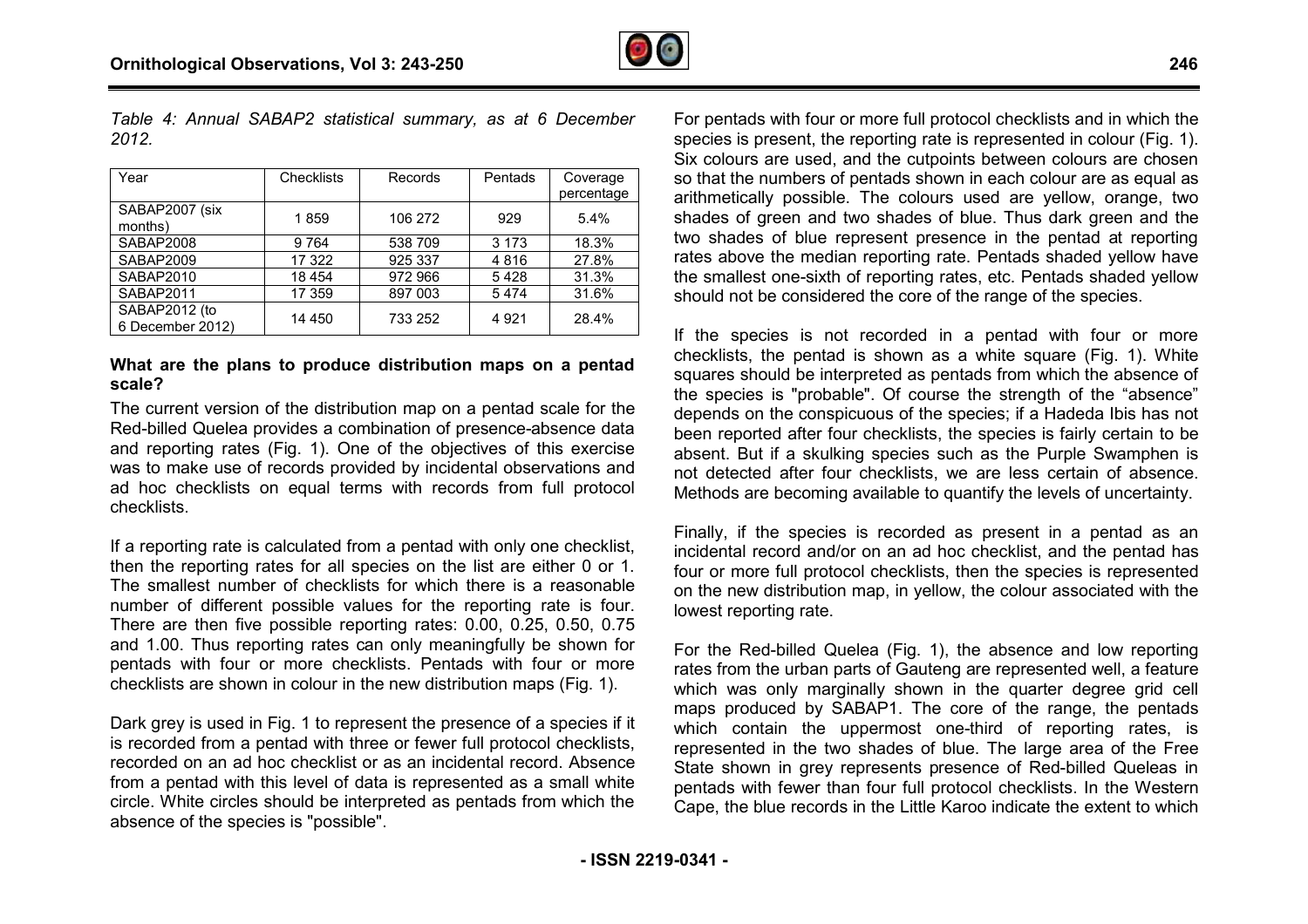

Red-billed Queleas have become established there. The scattering of yellow, orange and light green pentads in the Overberg and Red-billed Queleas have become established there. The scattering<br>of yellow, orange and light green pentads in the Overberg and<br>Swartland demonstrate the arrival of this species in this region. The white squares represent "probable" absence, and the white circles represent "possible" absence.

The key to success with these distribution maps on a pentad scale is going to be to increase the depth of coverage at the level of the pentad. From the perspective of these maps, there are three major categories of pentad: 22% with four or more full protocol checklists,

protocol checklists; however a substantial proportion of which have ad-hoc lists and/or incidental records (Fig. 2).

here. The scattering 43% with one to three full protocol checklists, and 35% without full<br>the Overberg and protocol checklists; however a substantial proportion of which have<br>s in this region. The ad-hoc lists and/or incid Atlasers steadily improved depth of coverage (Table 5). In January 2009, 79.1% of pentads which had been visited had fewer than four checklists; In December 2012, this figure has decreased to 66.1%. This decrease has happened in spite of the fact that over this almost four-year period, coverage has increased from 2870 pentads to 11250 pentads (Table 5).

Table 5: Progress statistics for colour-coded pentads on SABAP2 coverage map between January 2009 and 6 December 2012. The *percentages are relative to the number of pentads covered on each date (see also legend on Fig. 2).*

| Check-<br>lists | Map<br>colour  | Jan<br>2009 | $\%$ | Oct<br>2010 | $\%$ | Oct<br>2011 | $\%$ | June<br>2012 | $\%$ | <b>Dec</b><br>2012 | %    |
|-----------------|----------------|-------------|------|-------------|------|-------------|------|--------------|------|--------------------|------|
| 1               | Yellow         | 1511        | 52.6 | 3685        | 47.9 | 4385        | 45.4 | 4612         | 43.4 | 4720               | 42.0 |
|                 |                |             |      |             |      |             |      |              |      |                    |      |
| $2 - 3$         | Orange         | 761         | 26.5 | 1806        | 23.5 | 2209        | 22.9 | 2527         | 23.8 | 2712               | 24.1 |
| $4 - 6$         | Light<br>Green | 305         | 10.6 | 973         | 12.6 | 1264        | 13.1 | 1307         | 12.3 | 1432               | 12.7 |
| $7 - 10$        | Dark<br>Green  | 121         | 4.2  | 426         | 5.5  | 705         | 7.3  | 899          | 8.5  | 982                | 8.7  |
| $11 - 16$       | Light Blue     | 86          | 3.0  | 281         | 3.6  | 327         | 3.4  | 406          | 3.8  | 441                | 3.9  |
| $17 - 24$       | Dark Blue      | 38          | 1.3  | 219         | 2.8  | 324         | 3.4  | 345          | 3.2  | 360                | 3.2  |
| $25 - 49$       | Red            | 39          | 1.4  | 196         | 2.5  | 261         | 2.7  | 303          | 2.9  | 349                | 3.1  |
| $50 - 99$       | Purple         | 9           | 0.3  | 71          | 0.9  | 124         | 1.3  | 144          | 1.4  | 160                | 1.4  |
| $100+$          | Pink           | 0           | 0.0  | 36          | 0.5  | 60          | 0.6  | 81           | 0.8  | 95                 | 0.8  |
| Total           |                | 2870        | 100  | 7693        | 100  | 9659        | 100  | 10624        | 100  | 11251              | 100  |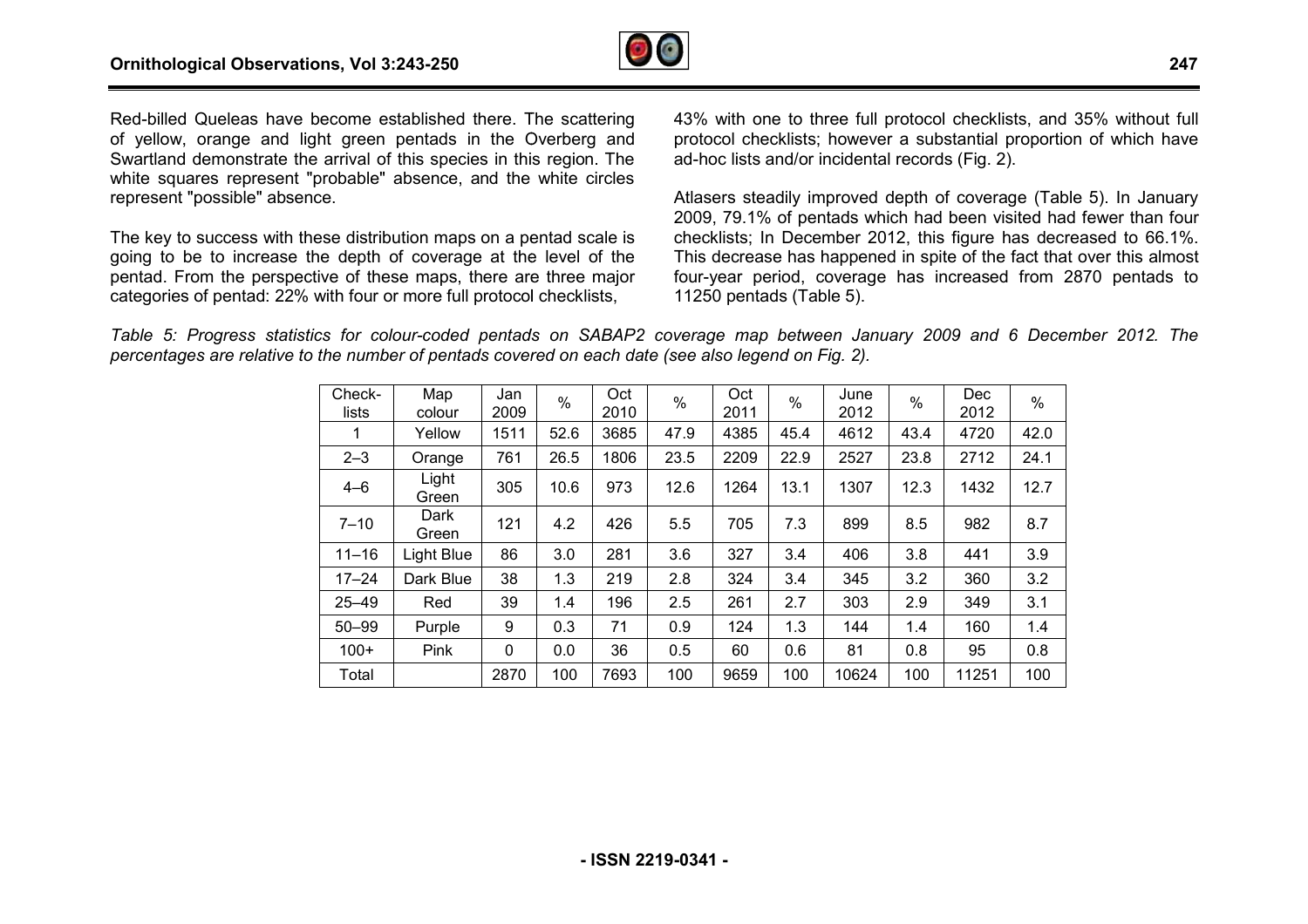



Fig 1 - Draft SABAP2 distribution map for the Red-billed Quelea, on pentad scale (see text for explanation)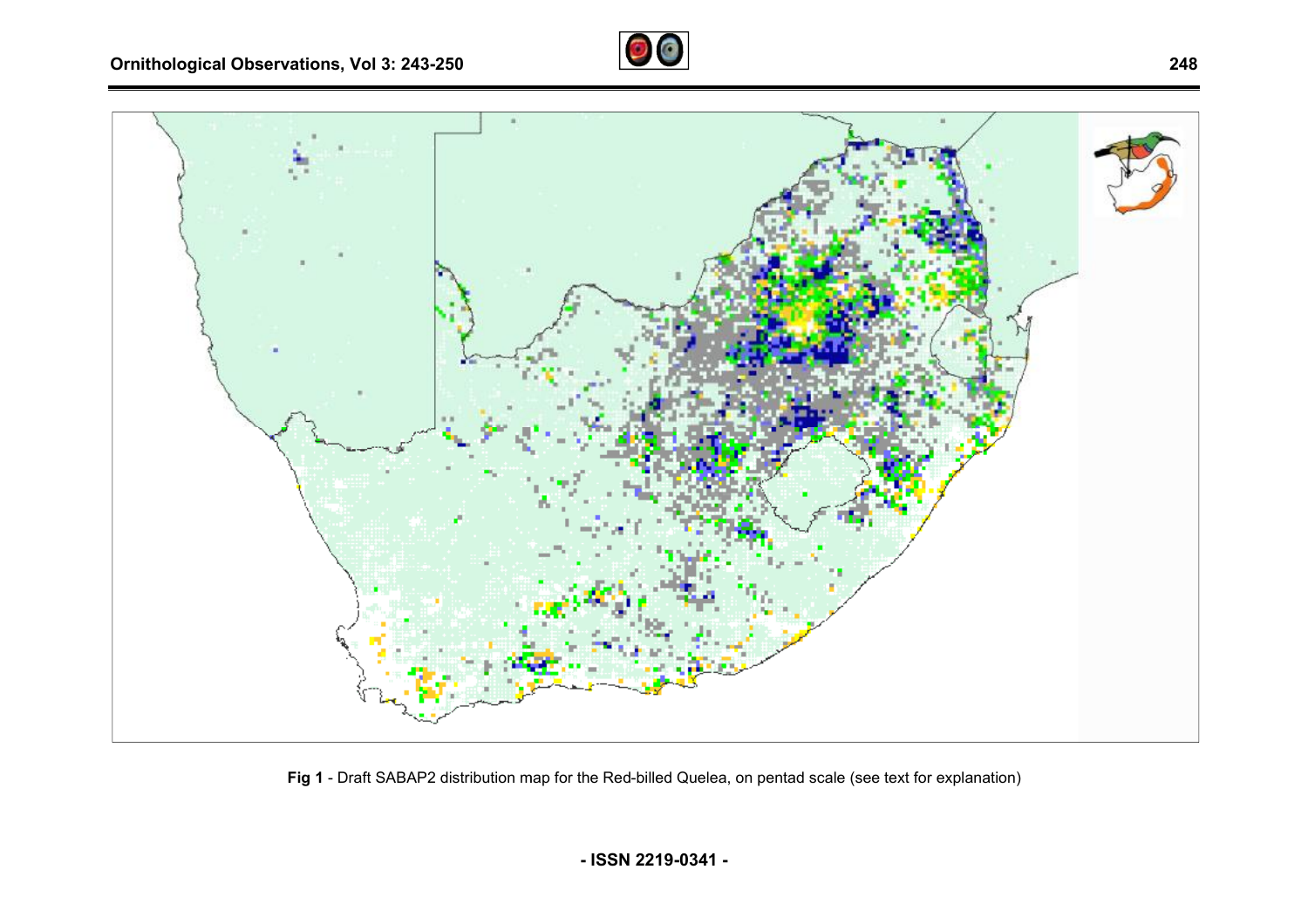



**Fig 2** - SABAP2 coverage map on 4 December 2012, including pentads with ad hoc lists (represented as squares with diagonal lines) and incidental records (blue dots).

**- ISSN 2219-0341 -**